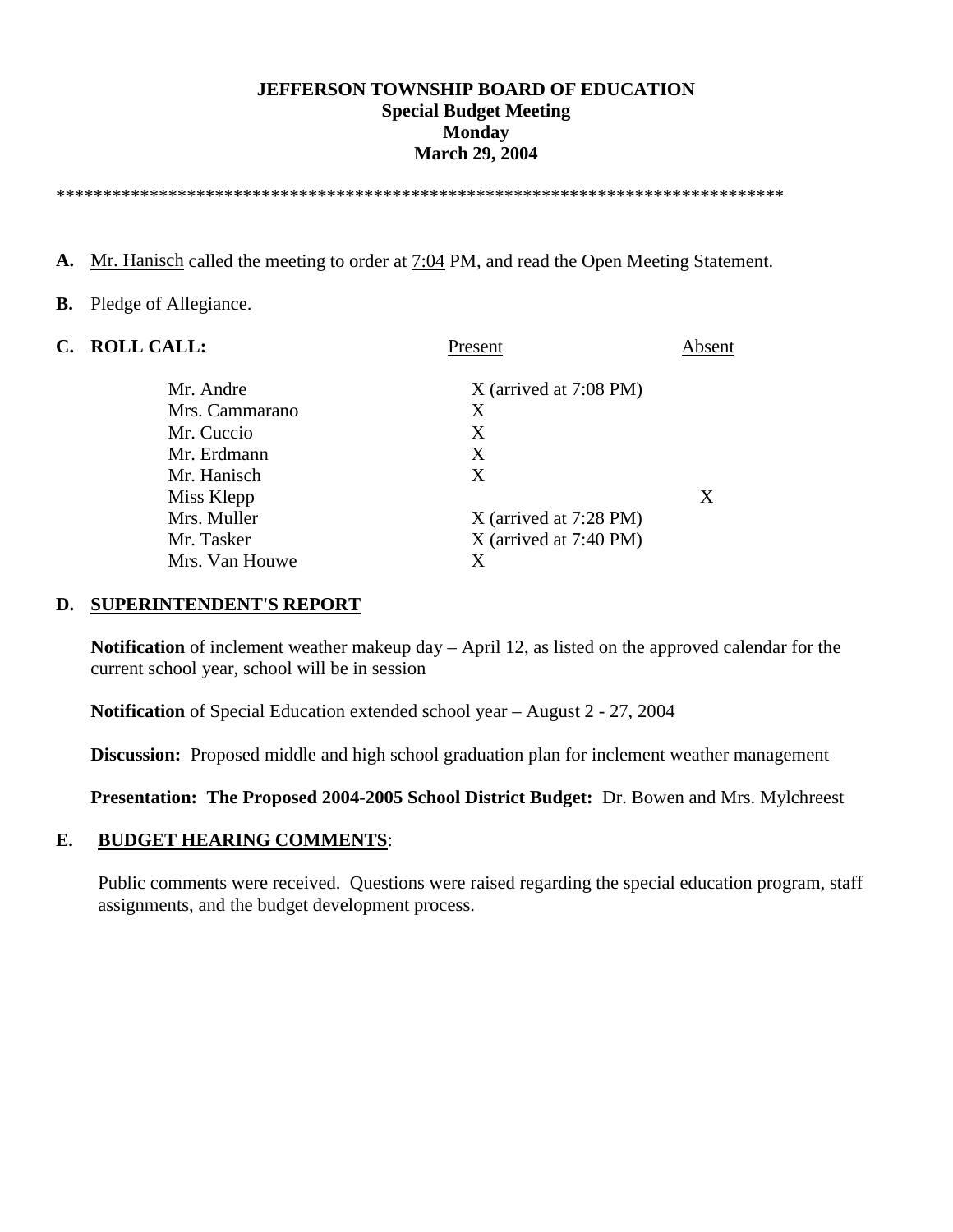# **F. FINANCE COMMITTEE**

# **F.1**

Motion by Mrs. Muller, seconded by Mrs. Cammarano, that the Board of Education accept the recommendation of the Superintendent to submit the proposed 2004-2005 school district budget to the County Superintendent:

Total 2004-05 Budget........................\$45,869,701

The following wording will appear on the ballot as the general budget question:

 "RESOLVED, that there should be raised for General Funds \$28,846,875 for the ensuing school year 2004-2005. The school district has proposed programs and services in addition to the Core Curriculum Content Standards adopted by the State Board of Education. Information on this budget and the programs and services it provides is available from your local school district."

| Roll call vote: Mr. Andre              | - Yes Mr. Erdmann - Yes | Mr. Tasker<br>- Yes  |
|----------------------------------------|-------------------------|----------------------|
| Mrs. Cammarano - Yes Mr. Hanisch - Yes |                         | Mrs. Van Houwe - Yes |
| Mr. Cuccio                             | - Yes Mrs. Muller - Yes |                      |

All in favor. Motion carried.

## **G**. **PERSONNEL COMMITTEE**

Motion by Mr. Tasker, seconded by Mrs. Muller, to accept the recommendation of the Superintendent to approve and adopt motion G.1, as described below:

### **G.1**

### **Personnel**

|                   | Nature of                  |                            |  |                   |      | <b>Date</b>             | Date |                                                               |
|-------------------|----------------------------|----------------------------|--|-------------------|------|-------------------------|------|---------------------------------------------------------------|
| <b>Name</b>       | <b>Action</b>              | <b>Position</b>            |  | <b>StepSalary</b> | Loc. | <b>EffectiveTermin.</b> |      | <b>Discussion</b>                                             |
| A: Administrators |                            |                            |  |                   |      |                         |      |                                                               |
| Joseph Cleary     | <b>Retirement Director</b> |                            |  |                   |      |                         |      | Board Office 7/01/04 7/01/04 To retire 6/30/04 after 32 years |
| Gerard Bossard    |                            | Resignation Vice Principal |  |                   | JTMS |                         |      | 6/30/04 6/30/04 To accept position out of district            |

| Roll call vote: Mr. Andre              | - Yes Mr. Erdmann - Yes | Mr. Tasker - Yes     |
|----------------------------------------|-------------------------|----------------------|
| Mrs. Cammarano - Yes Mr. Hanisch - Yes |                         | Mrs. Van Houwe - Yes |
| Mr. Cuccio                             | - Yes Mrs. Muller - Yes |                      |

All in favor. Motion carried.